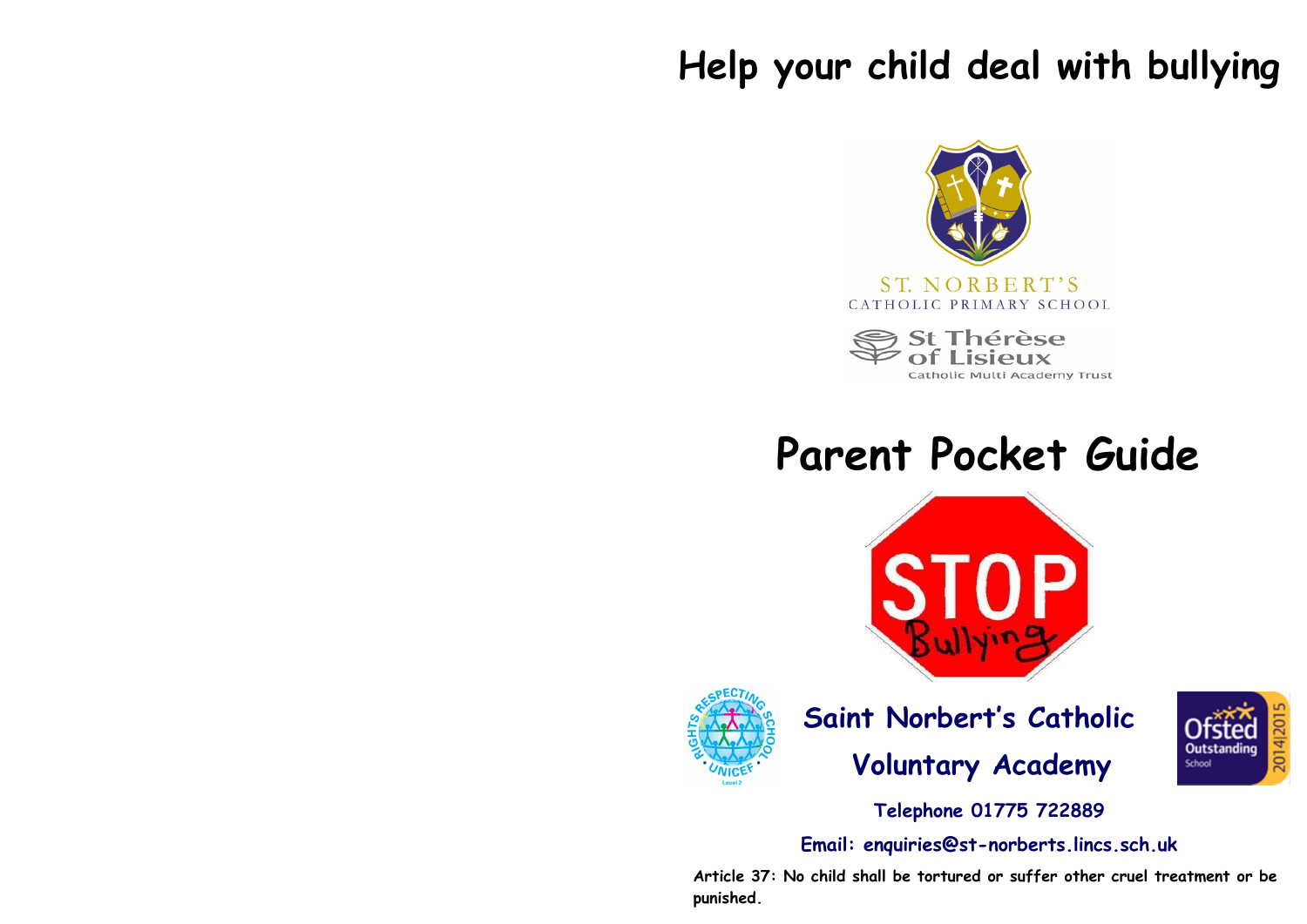## **Why Me? A Parent's Guide To Helping Your Child Deal With Bullying**

This booklet has been designed as a guide for all parents who are concerned that their child may be being bullied, or may be a bully. All schools have some experience of bullying but we do vary in the approaches that we use in dealing with it. There are many ways that parents can help to address the problem. Many parents feel angry at the injustice of what is happening to their child but this booklet will help to provide information on spotting the signs of bullying and some suggested ways to address and tackle it, working with our school and your child to solve the problem.

## **WHAT IS IT?**

The first step is identifying bullying – what is it, who does it and why? There are many types of bullying. More information on types of bullying can be found in the next few pages.

## **IS IT HAPPENING TO YOUR CHILD?**

The next step is to identify whether this is happening to your child.

## **CONTACT THE SCHOOL**

Getting in contact with the school is vital. Keep a note of bullying incidents, ensure that your child is receiving support at home.

### **WORK WITH THE SCHOOL**

Help your child to identify a 'safe' person that they can talk to.

### **HELP YOUR CHILD TO COPE**

Behaviour, verbal and cognitive techniques to boost self esteem and self confidence are found on the next few pages. **SUPPORT**

Knowing that your child is receiving support, both at home and in school, will provide reassurance for you both. Working closely with the school to ensure that the problem is addressed and tackled is the best method of stopping bullying for good.

#### **USEFUL CONTACTS**

#### **Parentline Plus**

Free confidential helpline

0808 800 2222

#### [www.parentlineplus.org.uk](http://www.parentlineplus.org.uk)

#### **Anti Bullying Alliance**

A network of over 50 organisations aiming to reduce bullying and create safer environments for children and young people.

0207 4858535

#### [www.ncb.org.uk/aba](http://www.ncb.org.uk/aba)

#### **Childline**

Free confidential hotline for children and young people

0800 1111

#### [www.childline.org.uk](http://www.childline.org.uk)

#### **Kidscape**

UK Charity established to prevent bullying

0207 7303300

#### [www.kidscape.org.uk](http://www.kidscape.org.uk)

#### **NSPCC**

Community based projects across the UK and Channel islands to prevent cruelty to children 0800 800 500

[www.nspcc.org.uk](http://www.nspcc.org.uk)

#### **Department for Children, Schools and Families**

UK government department responsible for children's services, families, schools, 14-19 education and the Respect Taskforce

0870 000 2288

[www.dcsf.gov.uk](http://www.dcsf.gov.uk)

#### **Cyber Bullying**

Guidance on internet safety and safe surfing for young people 0870 000 3344 [www.thinkuknow.co.uk](http://www.thinkuknow.co.uk)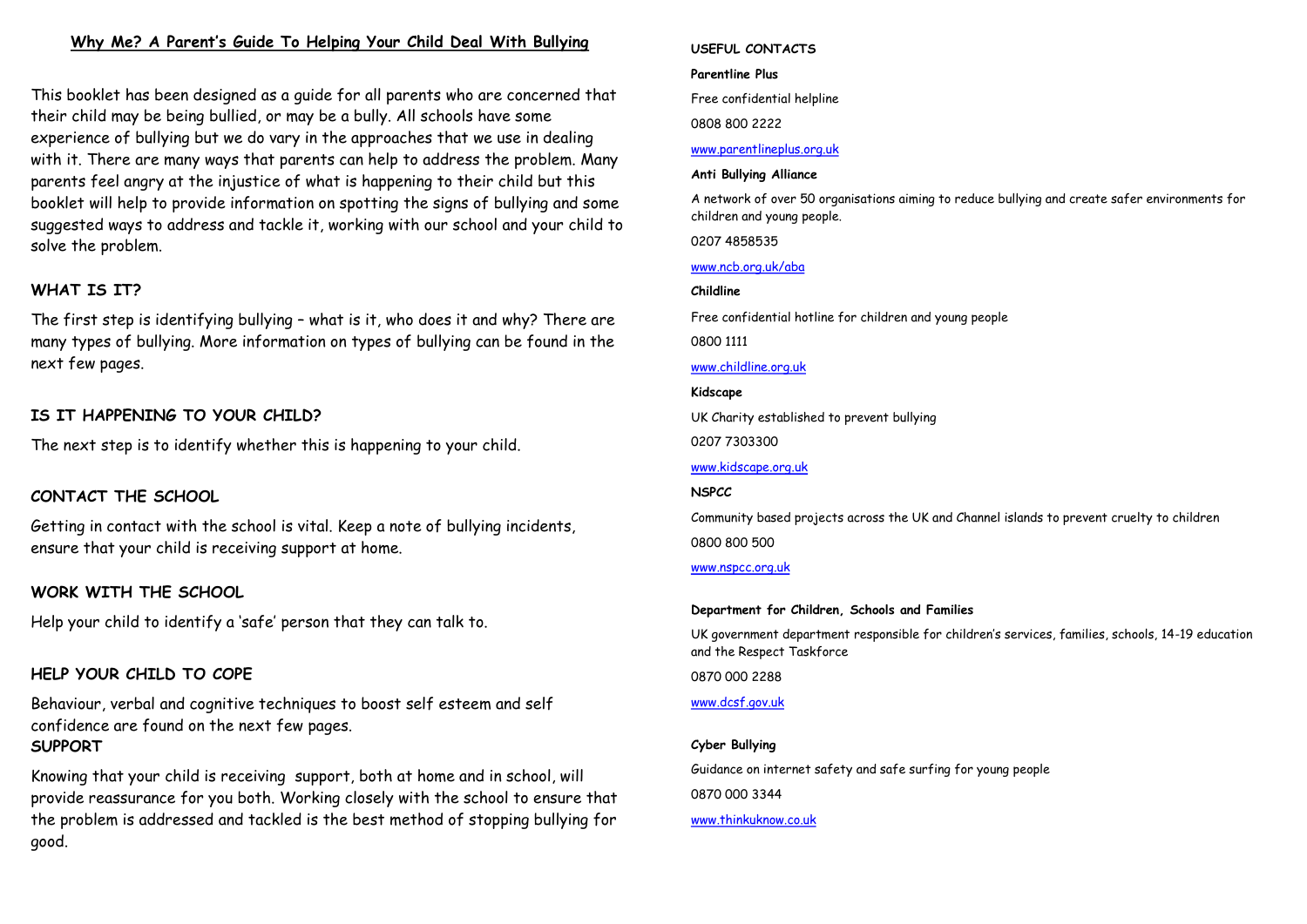## **OTHER STRATEGIES AND TECHNIQUES TO TALK ABOUT WITH YOUR CHILD**

The strategies detailed below can help your child to develop resilience and boost their self esteem to help them cope with bullying. All bullying incidents need to be reported to the school and dealt with appropriately but the below can help your child to deal with an incident if it occurs. Encourage your child to:

-Be more assertive. Placing a "no" or "I" at the beginning of a sentence gives it more emphasis. Instead of "Sorry, but I don't want to do that" say "No, I don't want to do that" This is tricky to learn and needs practice.

-Listen to how other people they know, or how people in films or on TV talk and see how they might sound assertive or not.

-If the bully makes personal comments such as "You have a big nose" they could reply by saying "Yes, I do, don't I" They accept what they say, agree with it, then move on.

-Walk away. Teach yourself to spot a situation which is unsafe and walk away as soon as you can.

-Ask your friends to stay with you at times when there might be bullying e.g. break times or lunchtimes. You might choose an older child, relative or friend.

-Try to be friendly with lots of different groups of children. This will mean you have lots of people to be with when you're at school.

If school offers clubs at playtime and lunchtime, think about inviting some of your friends to attend them with you. They are often a good way of extending your friendship group.

-Stand up tall with your head held up. Keep your back straight and your shoulders back..

-Look people straight in the eye – it makes them think you are confident.

-Try to look calm – "act as if" – even if you aren't. (Relaxation techniques can help).

## **TOGETHER WE CAN STOP BULLYING!**

#### **WHAT IS BULLYING?**

Bullying can take many forms. Research and accounts from young people identify bullying as any behaviour that is: Harmful, carried out by an individual or group Repetitive, willful or persistent Where there is an imbalance of power, leaving the person being bullied feeling defenceless.

#### **BULLYING BEHAVIOUR CAN INCLUDE**

Physical violence Victimisation Social exclusion Name calling **Threats** Cyber bullying

To some extent these behaviours will occur normally within a group of children, as a normal part of social development (competition, rivalry). However if one or more persistently target a child, over time, that child is being bullied. When a child is bullied, parents may want the bully to be punished. However, victims of bullying need help, support and protection and will need help to feel stronger and more confident about themselves (empowering).

### **WHAT MIGHT BULLIES DO?**

**Verbal bullying:** Teasing is a dangerous and long-lasting form of bullying. The most common forms of teasing are related to appearance, referring to weight, colour of hair, ability to play sports, personal hygiene or casually using words like "gay" as a form of insult to the child. Verbal bullying may refer to aspects of language, culture, race, faith and appearance. Although the words vary, it is the intent, the audience and the setting - it could be a group watching, or bystanders repeating the phrases to others that harm the target. The teasing hurts because of the bully's manner, tone, facial expression and regular repetition. Bullies may also call names, say horrible things, spread rumours, gossip, ridicule the child, encourage other children to do or say something nasty, or tell lies about them. Adults sometimes tease children and this can be just as hurtful.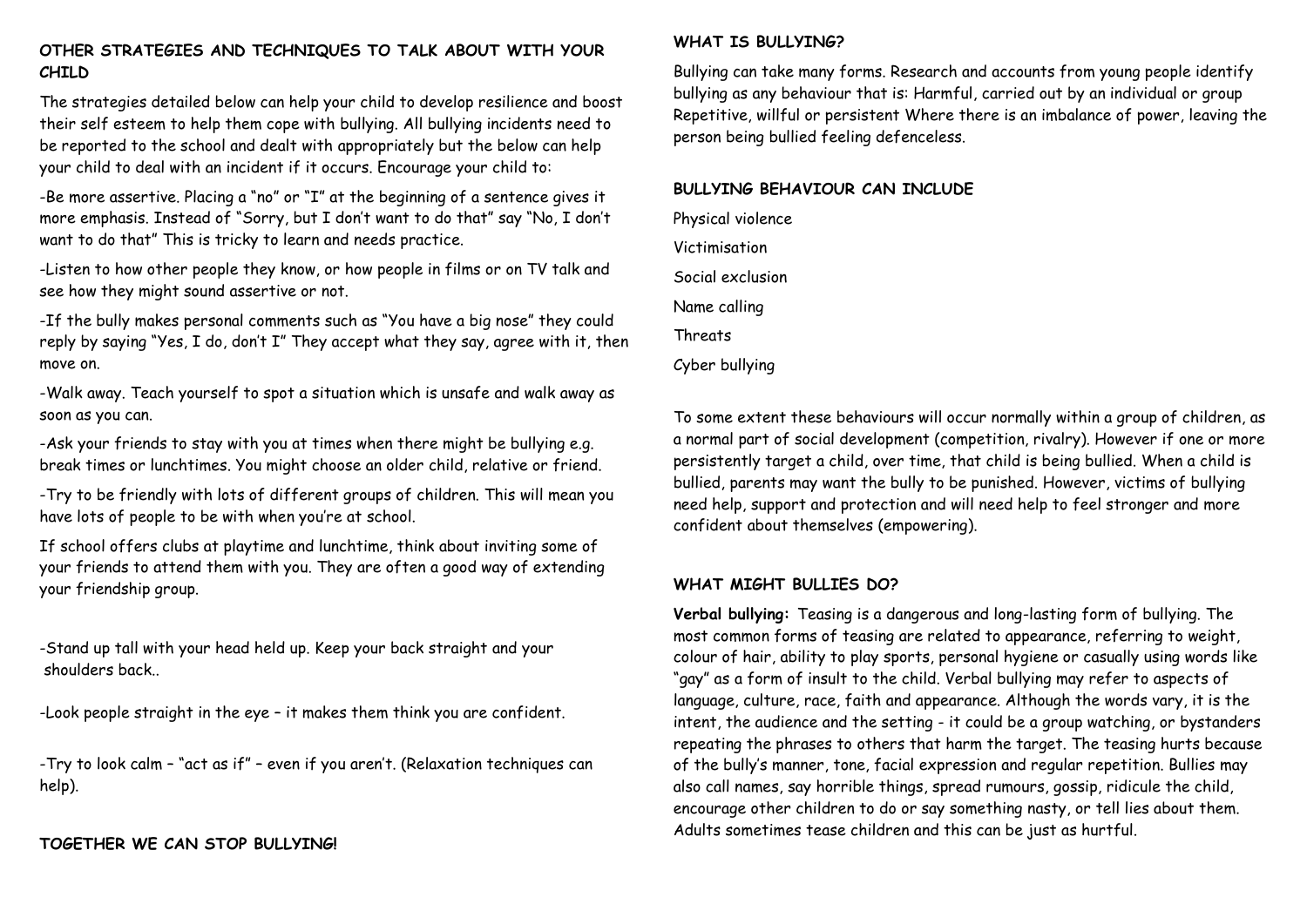**Emotional bullying:** Emotional bullying can be expressed openly – "You can't sit with us" – or involves indirect, subtle, secret behaviours or body language by the bully and others. It may involve giving "the silent treatment", staring, mimicking, whispering, excluding from games. The intention is to use the group against the child.

**Physical bullying:** This involves regularly attacking someone who has less power. It can be direct aggression such as pushing, pinching or kicking. Indirect aggression can include stealing possessions, throwing possessions around, flicking objects at the child. It often involves food, either stealing it, hiding it or damaging it so that the child remains hungry.

**Cyber bullying:** Some children have been bullied by text messages, phone calls, instant messaging conversation, social networking sites or even been filmed by mobile phone during a physical assault (happy slapping). Cyber bullying using the Internet and / or mobile phones can be particularly invasive as it comes into what should be a safe place – home. The child may find it very difficult to 'escape' such bullying. It is recommended that children under the age of 18 should not have an instant messaging account, social networking site etc. unless it is carefully monitored. Parents should keep the computer in a public space, not in the child's bedroom and also consider other devices in the home such as mobile phones and game consoles.

#### **WHO GETS BULLIED?**

Anyone can be bullied. Children who are being bullied may have low self-esteem or self confidence as a result. They can feel helpless, embarrassed, humiliated and scared. Children who are being bullied might think everyone is laughing at them or making fun of them (even if they are laughing and giggling at something else!). They may not have close friends so may be alone at break or lunchtimes and may become bullies themselves.

Persistent bullying can result in:

**Depression** 

Low self-esteem

Shyness

Poor academic achievement

## **TECHNIQUES TO HELP YOUR CHILD COPE WITH BULLYING AND STRESSFUL SITUATIONS**

Changing how you think (cognitive strategies) All of the below are strategies that you could talk through and help your child to try and use to help them in difficult situations. Your child could learn to use positive self-talk. Thinking about the things that they are GOOD at, or anything positive about themselves at all, or who DOES like them will help them to keep calm in a difficult situation. Little reminders like a photo or a letter or tickets from a special trip, can also help them. If someone makes a nasty remark to them, they will need to remember this list of good things and say it to themselves in their head. This may take some practice. Encourage your child to think about past bullying situations. Are there things that they could have done differently that could have resulted in a different outcome? One way to get some new ideas on how to cope with the bullying is for your child to think about what happens from the point of view of the bully. Why is he or she doing it? What are they getting out of it? The techniques below can be used by your child to help them feel more confident in the way that they think, feel and look in a stressful situation.

Practise how you BREATHE – take a deep breath and count to four and then breathe out counting to five. Repeat this and notice how you calm down a bit. Also, with plenty of oxygen your body will work better and your voice will be stronger. Practise how to RELAX. When we get stressed we get very tense. By wriggling your fingers, toes, arms and shoulders your muscles can relax a bit. Keep an eye on your hands and make sure you stretch your fingers out if they are clenched tightly. If you still feel tense use your Positive Self Talk, or try to imagine that you are in a safe, happy place, maybe your bedroom or maybe an imaginary secret place. If you are being called names, it can help to write them down. Try saying them to yourself, or sing them to the cat. This may make them seem less hurtful. Ask someone you trust, what they think of them. The names are the bully's weapon so if you can find a way not to let them hurt you, the bully has no power. Discuss what is happening with a trusted adult, either at home or in school.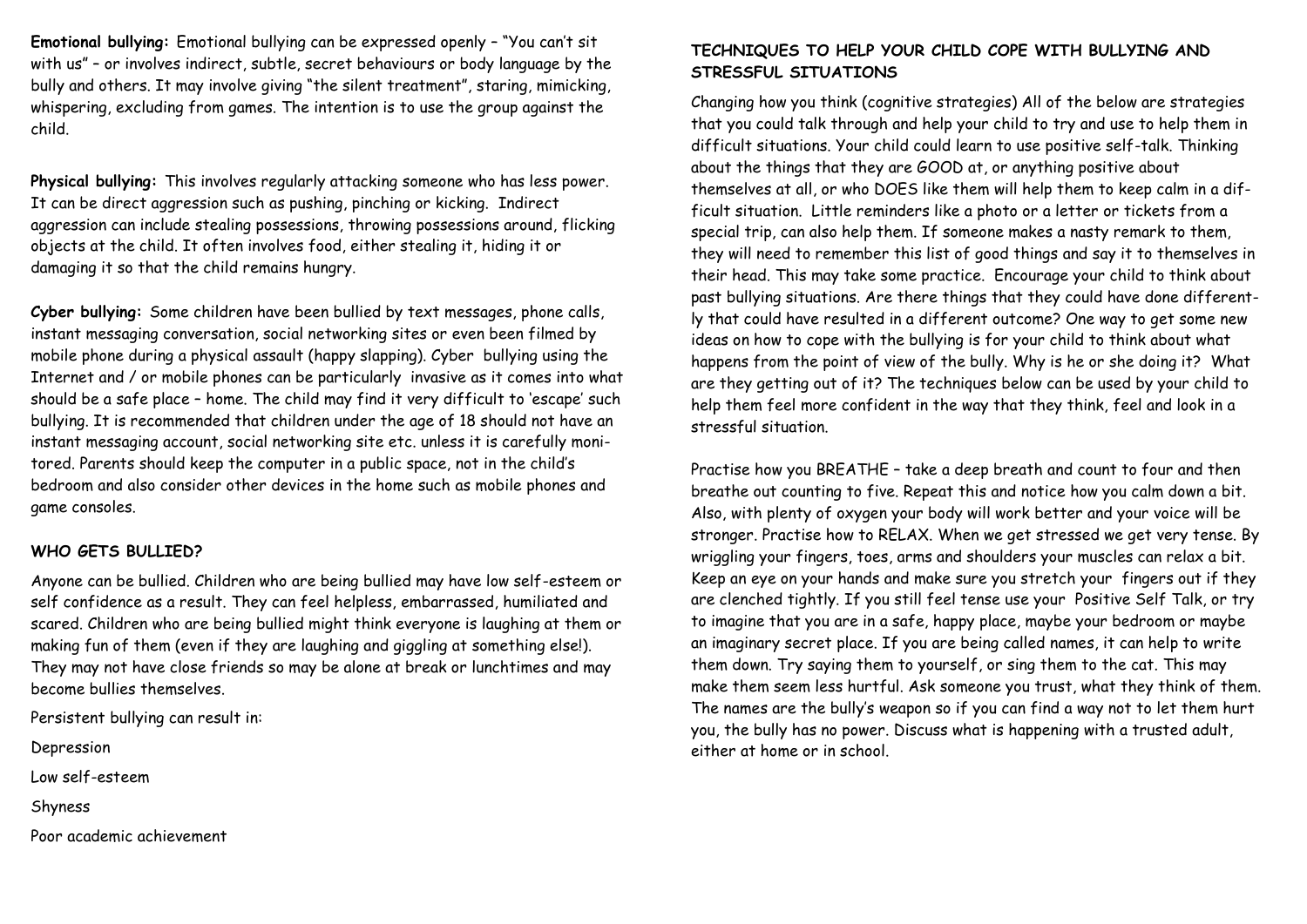Practice looking happy or unconcerned as a temporary way of avoiding conflict, act "as if" there wasn't a problem.

Look after yourself, reduce the number of stresses and upsetting things around you.

## **WHEN BULLYING IS HAPPENING**

Encourage your child to choose different strategies depending on who is around them and

where they are e.g. doing something different to what they would normally do. Ask the bully to stop.

Ignore it and walk away.

Find your friends and stay with them.

Refuse to listen and think of something else instead.

Ask for a "safe" person and a "safe" place in school where you can go and talk. Use the systems in school, such as peer mediation, to discuss your worries.



**Isolation** 

Self-harm

Threatened or attempted suicide

# **Children are often reluctant to tell adults that they are being bullied. Some reasons are:**

I might not be believed or taken seriously. The bully will get into trouble and take revenge. Nothing will be done so what's the point. My parents will get angry or upset. Have I provoked it somewhere? I deserve to be bullied. The bullying will get worse. No-one will believe me rather than the bully.

# **WHAT TO LOOK OUT FOR**

Something about your child's behaviour may alert you to the fact that he or she is being bullied.

Children being bullied at school may:

Be frightened of walking to and from school, want to change their usual route or beg to be driven into school.

Be unwilling to even go to school, feel ill in the mornings (headaches, tummy aches)

Begin truanting.

Begin doing poorly in schoolwork.

Come home regularly with clothes or belongings damaged or missing (clothes, pencil cases, books)

Have unexplained bruising, cuts, scratches.

Come home really hungry (bully taking lunch or lunch money)

Become distressed, anxious, withdrawn, lack confidence, look listless or sad.

Have no friends, never want to invite a friend home or go to parties.